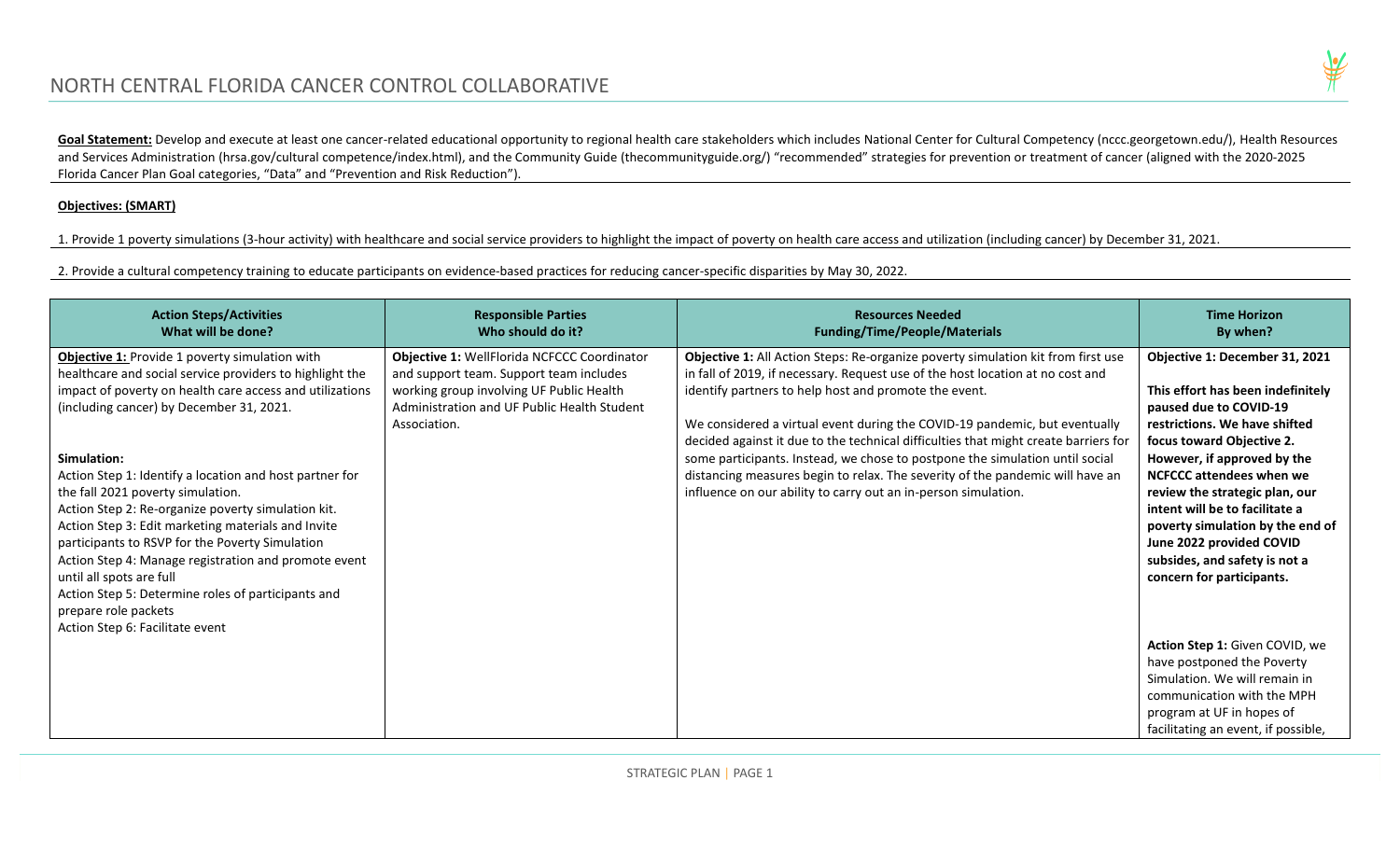# NORTH CENTRAL FLORIDA CANCER CONTROL COLLABORATIVE



|                                                                                                                                                                                                                                                                                                                                                                       |                                                                                                                                                                                                                                                   |                                                                                                                                                                                                                                                                                                                                                                                                                                                                                                        | depending on CDC guidelines<br>related to COVID-19. When able<br>to safely move forward, we will<br>follow all existing Action steps.                                                                                           |
|-----------------------------------------------------------------------------------------------------------------------------------------------------------------------------------------------------------------------------------------------------------------------------------------------------------------------------------------------------------------------|---------------------------------------------------------------------------------------------------------------------------------------------------------------------------------------------------------------------------------------------------|--------------------------------------------------------------------------------------------------------------------------------------------------------------------------------------------------------------------------------------------------------------------------------------------------------------------------------------------------------------------------------------------------------------------------------------------------------------------------------------------------------|---------------------------------------------------------------------------------------------------------------------------------------------------------------------------------------------------------------------------------|
| Objective 2: Provide a cultural competency training to<br>educate participants on evidence-based practices for<br>reducing cancer-specific disparities by May 31, 2022.<br>Action Step 1A: Identify speaker.<br>Action Step 1B: Review 2021 Cancer Report to identify<br>any disparities (racial, ethnic, geographic, etc.) as they<br>may relate to cancer outcomes. | Objective 2: A speaker has not been identified,<br>however, if Health Literacy is the focus, Dr.<br>Guyer will most likely present.<br>1A: NCFCCC Coordinator and support staff<br><b>1B: NCFCCC Coordinator and WellFlorida</b><br>support staff | Objective 2: PowerPoint presentation via Zoom webinar Or in-person training.<br>Will need to promote and create campaign to get stakeholders involved and<br>interested in virtually or physically attending.<br>Dr. Martina Murphy will be the special guest speaker discussing HPV and the<br>impacts on the community. The Zoom webinar will be hosted on May 26 <sup>th</sup><br>from 12pm - 1pm. Possibility of CME/CEUs will be provided through Suwannee<br><b>River Area Education Center.</b> | <b>Objective 2: May 31, 2022</b><br>1A: Completed<br>1B: Completed, but missing HPV<br>vaccination rates which is what<br>we hope to address in training.<br>Updated the cancer report, but<br>not much new data was available. |
|                                                                                                                                                                                                                                                                                                                                                                       |                                                                                                                                                                                                                                                   |                                                                                                                                                                                                                                                                                                                                                                                                                                                                                                        |                                                                                                                                                                                                                                 |

# **Measures of Success (How will you know that you are making progress? What are your benchmarks?)**

A strategic planning meeting (in person or virtual) will be conducted in Q2 of this fiscal year to ensure the strategic plan is up-to-date. It is expected that HPV vaccination education and promotion will be included in th new plan. All objectives will be measured according to this document. Successful determination of meeting topics, agendas and calendar invitations will serve as progress markers for planning. Satisfaction surveys will be utilized at the end of meetings to determine satisfaction with the meetings. The number of attendees will also be an indicator of success. For trainings that include CEUs, training objectives will be measured.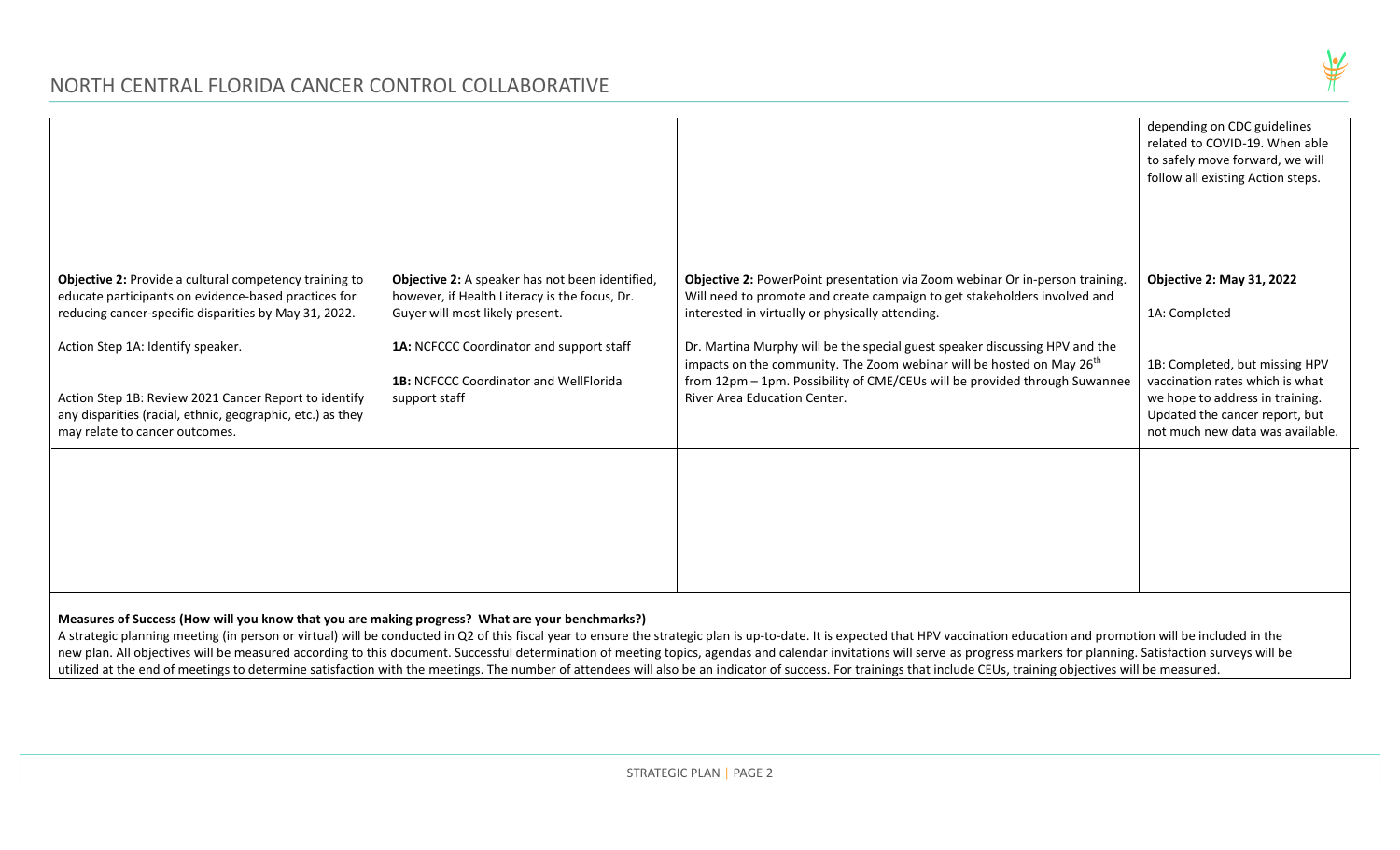## **Goal Statement:**

Residents of North Central Florida practice healthy behaviors associated with prevention of cancer or to reduce risk (aligned with the 2020-2025 Florida Cancer Plan Goal category, "Prevention and Risk Reduction").

#### **Objectives: SMART**

- 1. Working group for Poverty Simulation hosted by UF Public Health and UF Public Health Student Association (PHSA) for new student orientation in August 2022 (TBD due to COVID).
- 2. Develop a Working group for HPV Vaccination education and awareness who will develop activities to increase HPV Vaccination in targeted NCFCCC counties by July 1, 2022

| <b>Action Steps/Activities</b><br>What will be done?                                                                                                                               | <b>Responsible Parties</b><br>Who should do it?                             | <b>Resources Needed</b><br><b>Funding/Time/People/Materials</b>               | <b>Time Horizon</b><br>By when?                                             |
|------------------------------------------------------------------------------------------------------------------------------------------------------------------------------------|-----------------------------------------------------------------------------|-------------------------------------------------------------------------------|-----------------------------------------------------------------------------|
| Objective 1: Develop working group for Poverty Simulation hosted by UF Public<br>Health and UF PHSA for May 2021.                                                                  | Objective 1: TBD due to COVID                                               | Objective 1: TBD due to COVID                                                 | Objective 1: TBD due to COVID                                               |
| 1A: Identify stakeholders to include in working group by TBD.                                                                                                                      | 1A: NCFCCCC WellFlorida coordinator and UF<br>Public Health Administration. | 1A: NCFCCC WellFlorida coordinator time                                       | 1A: In progress.                                                            |
| 1B: Coordinate with group on how to incorporate more cancer related<br>components into the poverty simulation.                                                                     | 1B: NCFCCC WellFlorida Coordinator and UF<br>Public Health Stakeholders.    | 1B: NCFCCC WellFlorida coordinator time and<br>UF Public Health stakeholders. | 1B: Tentative, due to COVID and the in-<br>person nature of the simulation. |
| 1C: Coordinate with group on event planning for day of poverty simulation.                                                                                                         | 1C: NCFCCC WellFlorida Coordinator and UF<br>Public Health Stakeholders.    | 1C: NCFCCC WellFlorida coordinator time and<br>UF Public Health stakeholders. | 1C: TBD, August 2022.                                                       |
| <b>Objective 2:</b> Develop a Working group for HPV Vaccination education and<br>awareness who will develop activities to increase HPV Vaccination in targeted<br>NCFCCC counties. | <b>Objective 2:</b>                                                         | Objective 2:                                                                  | <b>Objective 2:</b>                                                         |
| 1A: Identified stakeholders to be included in working group by December 31,<br>2021.                                                                                               | 1A: WellFlorida and chair                                                   | 1A: WellFlorida and Chair's time                                              | 1A: In progress                                                             |
| 1B: Request HPV Vaccination data from DOH at the county-level (1 shot, 2 shot<br>completion of HPV series).                                                                        | 1B: WellFlorida                                                             | 1B: WellFlorida Coordinator's time, DOH<br>state resources/data               | 1B: In progress, Requested in November,<br>have not yet received.           |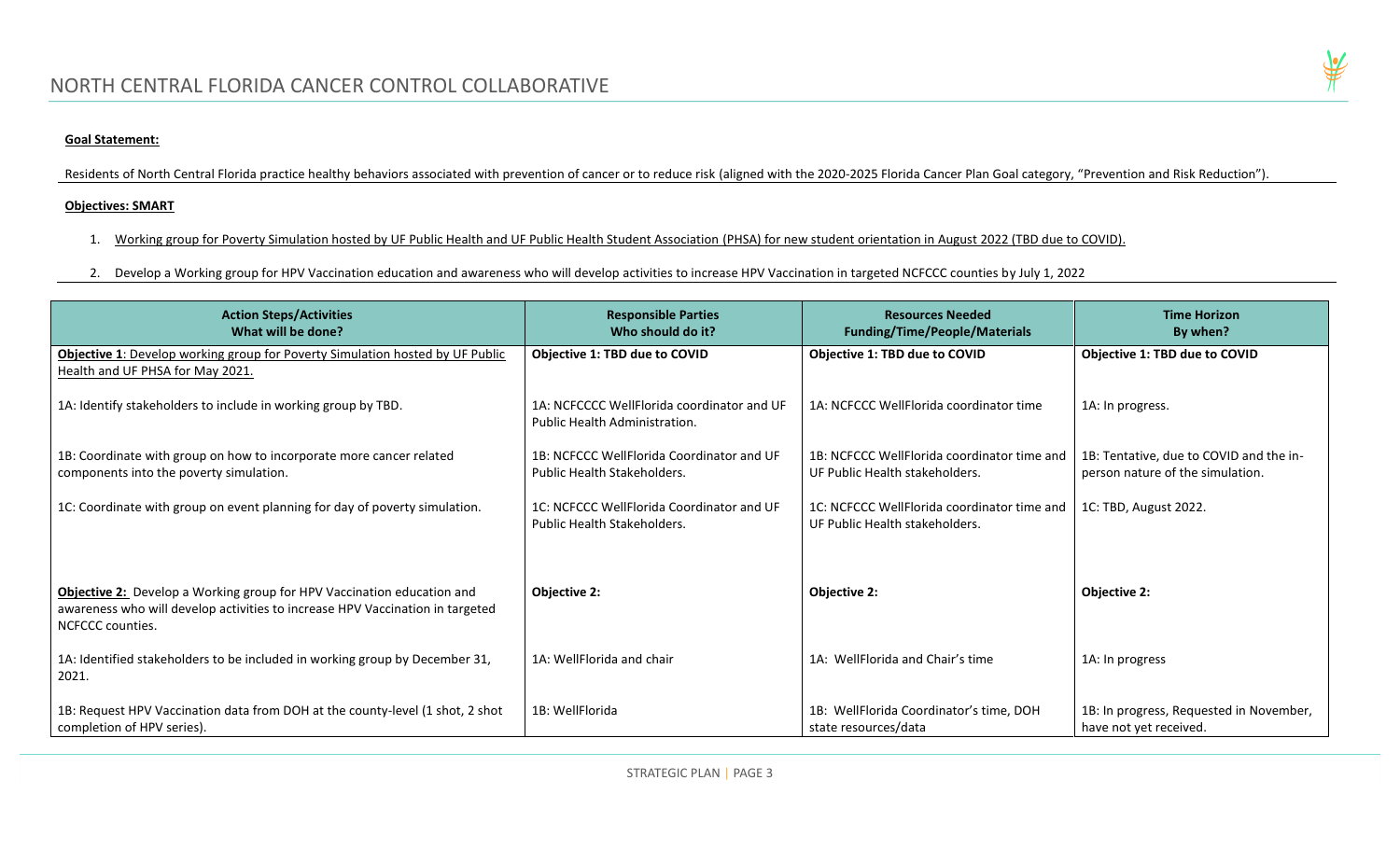

| <b>Action Steps/Activities</b><br>What will be done?                                                                                                                                                                                                                                                                                                    | <b>Responsible Parties</b><br>Who should do it?                                                                                      | <b>Resources Needed</b><br><b>Funding/Time/People/Materials</b>                                          | <b>Time Horizon</b><br>By when?                                                                                                             |
|---------------------------------------------------------------------------------------------------------------------------------------------------------------------------------------------------------------------------------------------------------------------------------------------------------------------------------------------------------|--------------------------------------------------------------------------------------------------------------------------------------|----------------------------------------------------------------------------------------------------------|---------------------------------------------------------------------------------------------------------------------------------------------|
| 1C: Review HPV vaccination rates with NCFCCC members through an educational<br>meeting by December 31, 2021                                                                                                                                                                                                                                             | 1C: WellFlorida and guest speaker, perhaps<br>Dr. Staras (seeking NIH grant for HPV<br>Vaccination education training for providers) | 1C: WellFlorida and guest speaker's time and<br>expertise on subject manner; Zoom or in-<br>person space | 1C: Held by December 31, 2021 - was<br>held on Dec 8 2021.                                                                                  |
| 1D: Sent out invitation to all on NCFCCC's Constant Contact email listsery.                                                                                                                                                                                                                                                                             | 1D: NCFCCC WellFlorida coordinator                                                                                                   | 1D: NCFCCC WellFlorida coordinator's time                                                                | 1D: Promotion starting at least 3 weeks<br>prior to event (TBD) - Completed - over<br>50 people registered, less than 30 actually<br>joined |
| Measures of Success (How will you know that you are making progress? What are your benchmarks?)<br>Each objective has been and will continue be measured according to the timeline specified in the objective and associated action steps. Registration for the pending event will be generated, and a satisfaction survey will b<br>with participants. |                                                                                                                                      |                                                                                                          |                                                                                                                                             |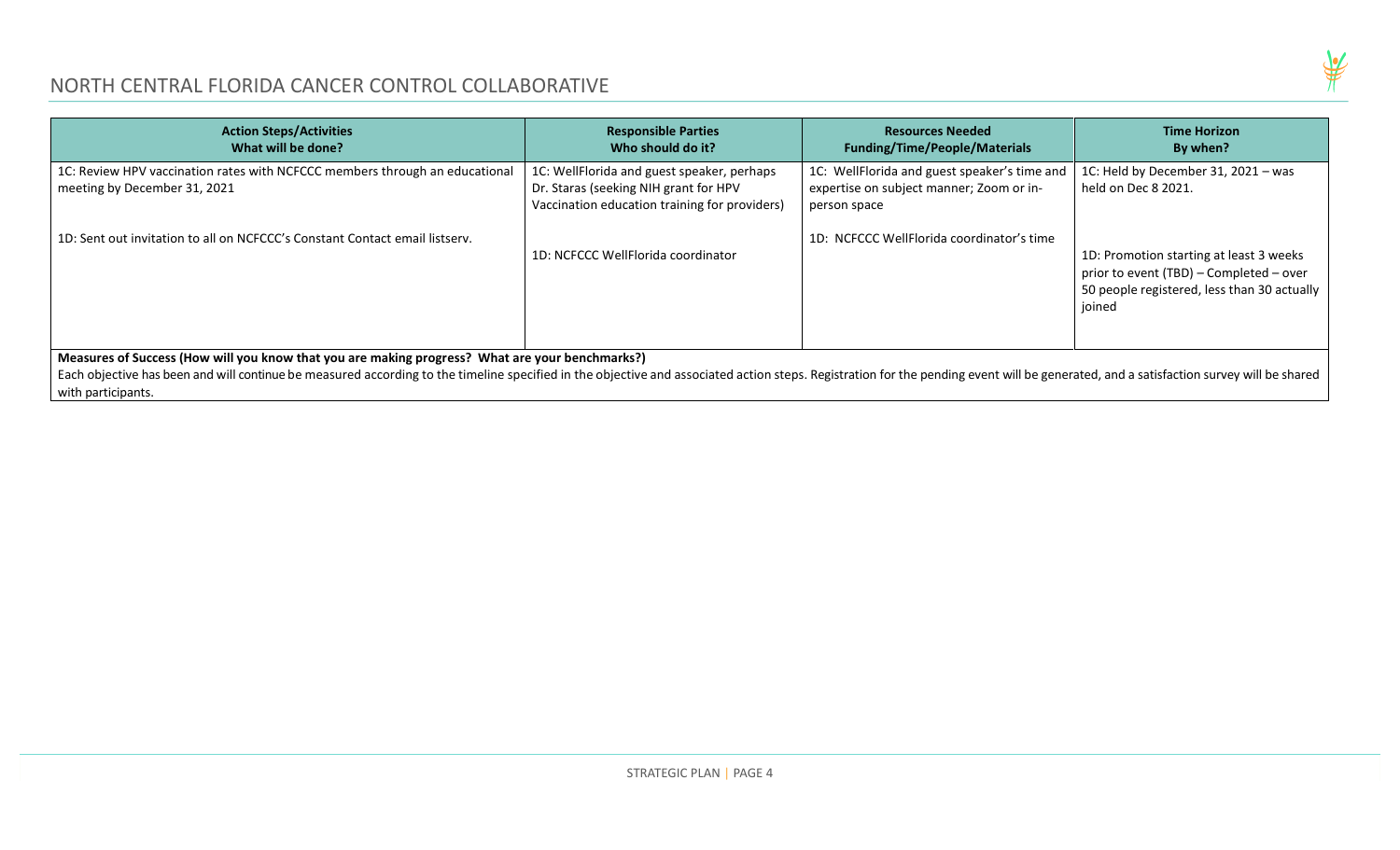#### **Goal Statement:**

Residents of North Central Florida affected by cancer are aware of and have access to quality, appropriate services for quality of life, palliative care, and survivorship (aligned with the 2020-2025 Florida Cancer Plan Goa category "Quality of Life, Survivorship, and End of Life Care").

#### **Objectives: SMART**

1. Update resource guide by June 30, 2022. There will be an ongoing effort quarterly to keep the resource guide current, as well as recruit new partners to add to our resource guide.

| <b>Action Steps/Activities</b><br>What will be done?                                                                                           | <b>Responsible Parties</b><br>Who should do it? | <b>Resources Needed</b><br><b>Funding/Time/People/Materials</b>                                                               | <b>Time Horizon</b><br>By when?                                                                      |
|------------------------------------------------------------------------------------------------------------------------------------------------|-------------------------------------------------|-------------------------------------------------------------------------------------------------------------------------------|------------------------------------------------------------------------------------------------------|
| Objective 1: Update resource guide by June 30, 2022                                                                                            | Objective 1:                                    | Objective 1:                                                                                                                  | Objective 1: Due June 30, 2022                                                                       |
| Action Step 1A: Identify student interns to assist in the resource guide update for<br>Spring of 2022 school year.                             | 1A: WellFlorida                                 | 1A: Coordinator's time, UF College of Public<br>Health and Health Promotions to share<br>internship opportunity with students | 1A: December 15, 2021 - delayed due to<br>covid                                                      |
| Action Step 1D: Update resources listed on the resource guide by contacting all<br>resources currently listed and searching for new resources. | 1B: WellFlorida                                 | 1B: Intern, time                                                                                                              | 1B: June 30, 2022 - 30% of updating<br>resources list is complete and on track to<br>finish on time. |

**Measures of Success (How will you know that you are making progress? What are your benchmarks?)**

Each objective will be measured according to the timeline specified in the objective and associated action steps. Updating the guide was successfully completed by WellFlorida interns during the summer of 2020. The collaborative intends to utilize WellFlorida interns again to update our resource guide for Fiscal Year 2022-2023. If interns are not available, the NCFCCC Coordinator will assume the responsibilities of updating the Resource Guide. *We hope to secure interns for this task as it is very time intensive.* 

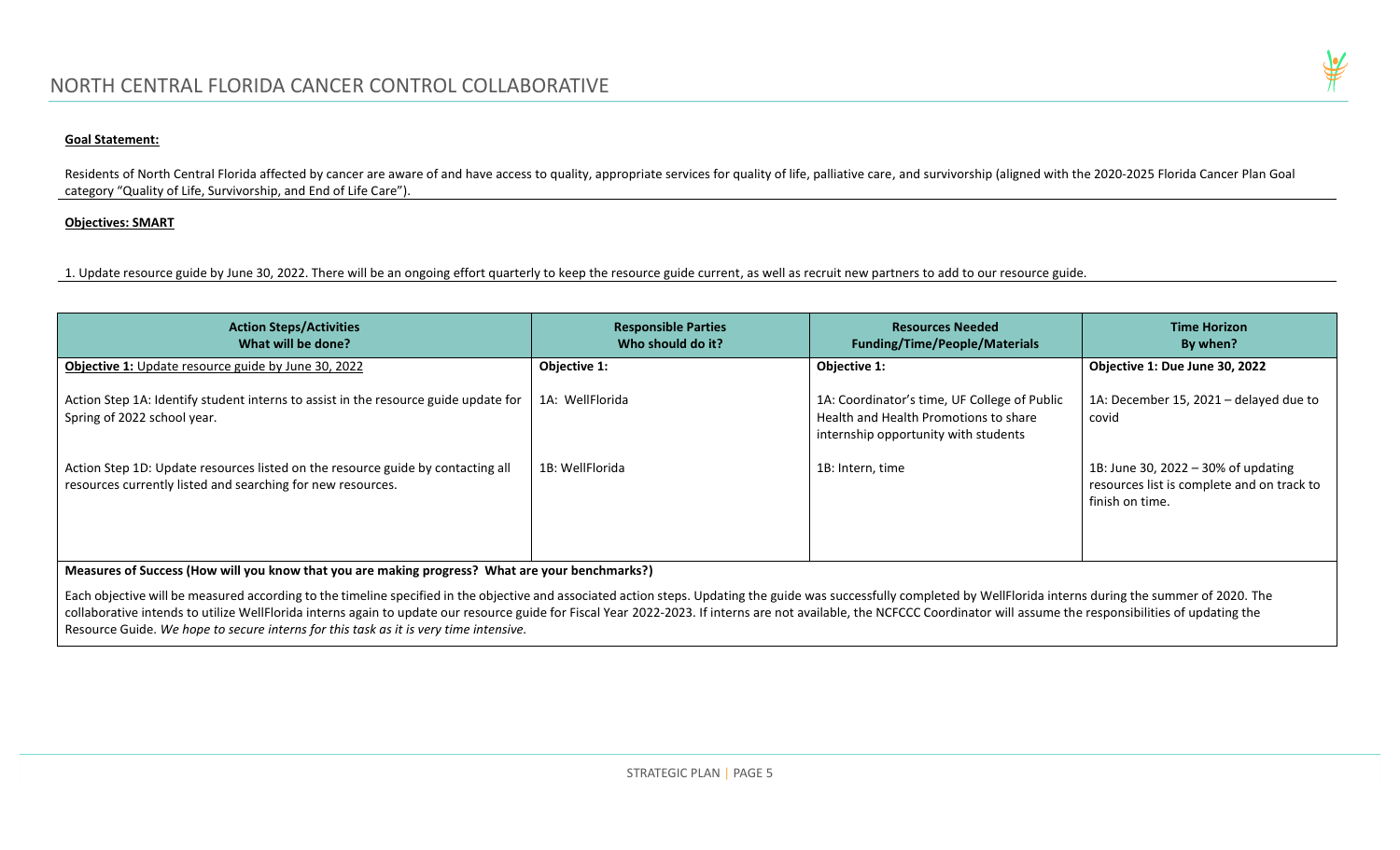#### **Goal Statement:**

Residents of North Central Florida have access to appropriate health information and effective health services for the timely detection, diagnosis and treatment of cancer (aligned with the 2020-2025 Florida Cancer Plan Goa categories, "Data" and "Prevention and Risk Reduction").

## **Objectives: SMART**

1. Provide updated NCFCCC resources to the UF HealthStreet Cancer Resource Center and the UF Cancer Center on a quarterly basis beginning July 1, 2019. (Updated our website and sent emails related to the Cancer Resource Guide instead of providing physical materials due to COVID)

| <b>Action Steps/Activities</b><br>What will be done?                                                                                                                              | <b>Responsible Parties</b><br>Who should do it?              | <b>Resources Needed</b><br><b>Funding/Time/People/Materials</b>                                        | <b>Time Horizon</b><br>By when?                 |
|-----------------------------------------------------------------------------------------------------------------------------------------------------------------------------------|--------------------------------------------------------------|--------------------------------------------------------------------------------------------------------|-------------------------------------------------|
| <b>Objective 1: Provide updated NCFCCC resources to HealthStreet and the Cancer</b><br>Resource Center on a quarterly basis beginning July 2019 - but ongoing effort.             | <b>Objective 1: Coordinator</b>                              | <b>Objective 1: Coordinator's time, Health Street</b><br>contacts, NCFCCC materials                    | Objective 1: Ended in Q4 of 2020 - 2021<br>year |
| Action Step 1A: Connect with Health Street and the Cancer Resource Center by<br>August 2019.                                                                                      |                                                              |                                                                                                        | 1A: Completed                                   |
| Action Step 1B: Arrange for NCFCCC resources and marketing materials to be<br>placed in the Cancer Resource Center on a regular basis; once per quarter<br>beginning August 2019. |                                                              |                                                                                                        | 1B: Completed                                   |
| Objective 2: Increase the quantity of available resources to residents in the North<br>Central Florida catchment area.                                                            | Objective 2: Coordinator and support staff at<br>WellFlorida | <b>Objective 2: Coordinator's time and capacity</b><br>to build relationships. Coordinator will likely | Objective 2: Ended in Q4 of 2020 - 2021         |
| Action Step 2A: Strengthen existing partnerships throughout the North Central<br>Florida catchment area.                                                                          | 2A: Coordinator and support staff                            | rely on existing partnerships to assist with<br>suggestions for recruiting new partners.               | year                                            |
| Action Step 2B: Cultivate new partnerships within the North Central Florida<br>catchment area.                                                                                    | 2B: Coordinator and support staff                            |                                                                                                        | 2A: Completed                                   |
| Action Step 2C: Evaluate the Collaborative's capacity to cultivate new<br>partnerships.                                                                                           | 2C: Coordinator and support staff                            |                                                                                                        | 2B: Completed                                   |